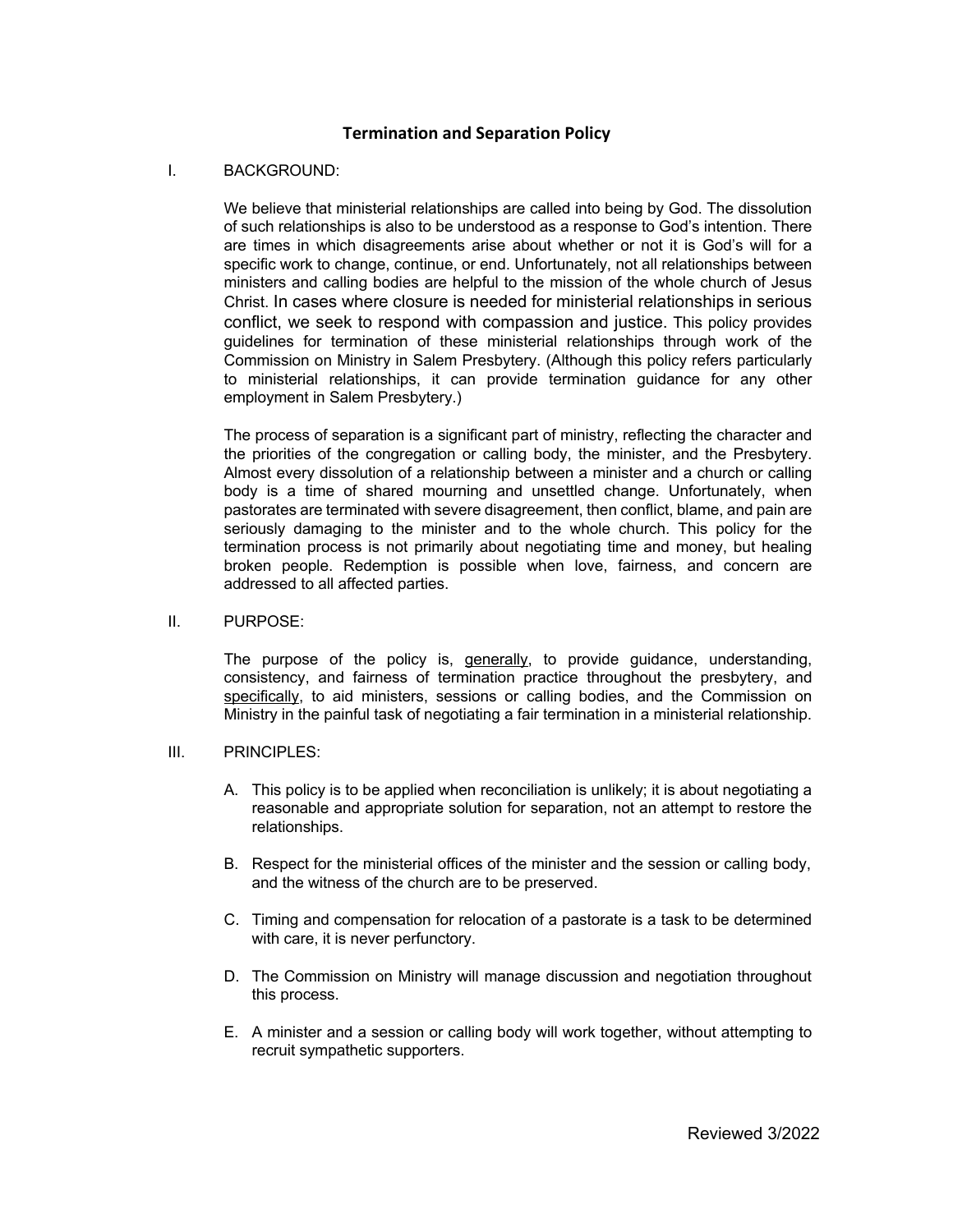- F. The need for appropriate closure for the minister and for the calling body is to be acknowledged and respected.
- G. All conditions for separation shall be compatible with the provisions of the *Book of Order.*
- IV. REASONS FOR SEPARATION:
	- A. Separation by Staff Reduction. By no fault of the minister, necessary separation might occur with the elimination of a position, retrenchment in budget, or for other circumstances.
	- B. Requested Separation. A request for dissolution of the pastoral relationship may be initiated by the minister or the calling body.
	- C. Separation for Cause. Separation for cause shall include, but is not limited to: sexual misconduct, neglect in the care and use of church property or funds, conduct inconsistent with Presbytery standards, significant deviation from standards of Reformed theology, or other reasons which might lead to judicial process.
- V. GUIDELINES FOR THE SEPARATION PROCESS:
	- A. Every separation agreement shall be preceded by an appropriate process of reviewed evaluation, or conflict resolution, managed by the Commission on Ministry.
	- B. All matters regarding the separation process shall be documented in writing by the session or calling body, with copies to the Commission on Ministry.
	- C. The separation process shall be considered incomplete until the requirement of the *Book of Order* for the dissolution of the call have been met.

### VI. SEPARATION PROCESS AND ALLOWANCES:

- A. Separation by Reduction
	- 1. THE PROCESS The calling body will consult with the Commission on Ministry regarding the circumstances which necessitate staff reduction. Negotiation for the dissolution of the relationship may proceed with representation by the Commission on Ministry. The severance agreement shall be approved with written notice of the terms, signed by the minister and the authority for the calling body (e.g. the Clerk of Session), vote of approval by the calling body, and vote of approval by the Commission on Ministry to be communicated to Salem Presbytery.
	- 2. ALLOWANCES Twelve months notice or six-months severance pay should be provided, beginning at a date approved in the agreement.
- B. Requested Separation Requested Separation may be initiated by the minister or the calling body.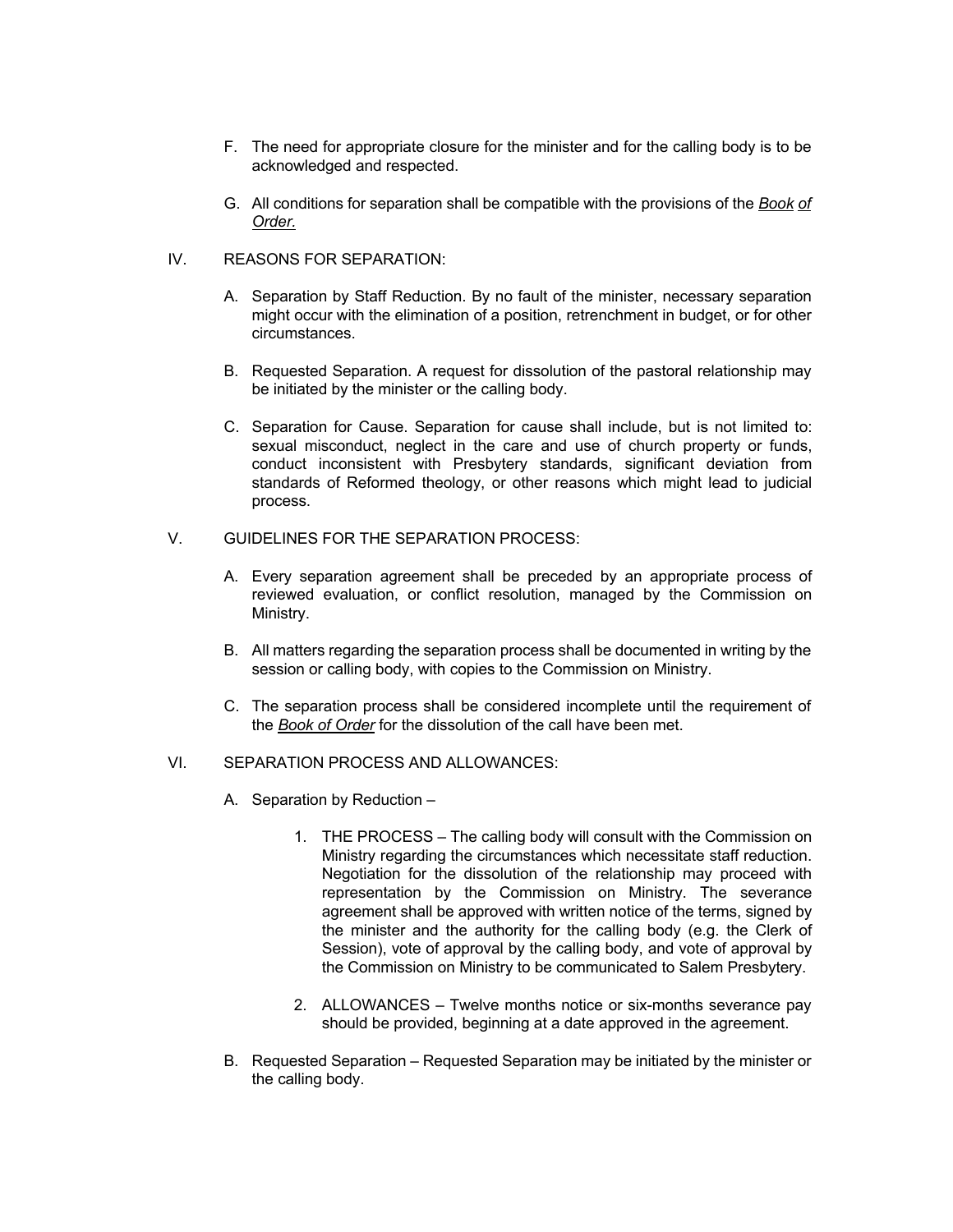- 1. THE PROCESS The minister and the session or calling body shall meet with a representative from the Commission on Ministry to determine the advisability for dissolution of the relationship. Requested separation may occur with approval of the Commission on Ministry, written notice to the Session, and vote of the calling body.
- 2. THE ALLOWANCES In determining the specific terms of the severance agreement, consideration must be given to the reason for separation, the financial situation and overall health of the congregation or calling body, and the circumstances of the minister. Salary and benefit continuation may be negotiated but should not exceed six months. Allocations for counseling for the minister and/or their family may be negotiated. The minister should make arrangements to leave the position within two months of the date of approval of separation.

### C. SEPARATION FOR CAUSE:

The Stated Clerk and the Commission on Ministry shall be notified immediately upon hearing allegations of behavior inconsistent with the minister's ordination vows. All procedures consistent with the Book of Order's Rules of Discipline must be followed

### VII. PROCEDURE FOR TERMINATION AND SEPARATION AGREEMENTS

#### A. PROCESS

The Commission on Ministry will be contacted for guidance prior to the negotiation of any termination agreement. The minister and the calling body will negotiate an agreement for termination with the counsel of the Commission on Ministry, abiding by the policies of Salem Presbytery and the requirements of the *Book of Order.*

In certain cases of separation by cause, the procedures outlined in the Rules of Discipline in the Book of Order must be followed. In other cases where the Book of Order is silent, the Commission on Ministry may recommend leave of absence or termination by the presbytery. Then the matter is put in the hands of the Commission on Ministry. Otherwise, the following process for termination will be observed: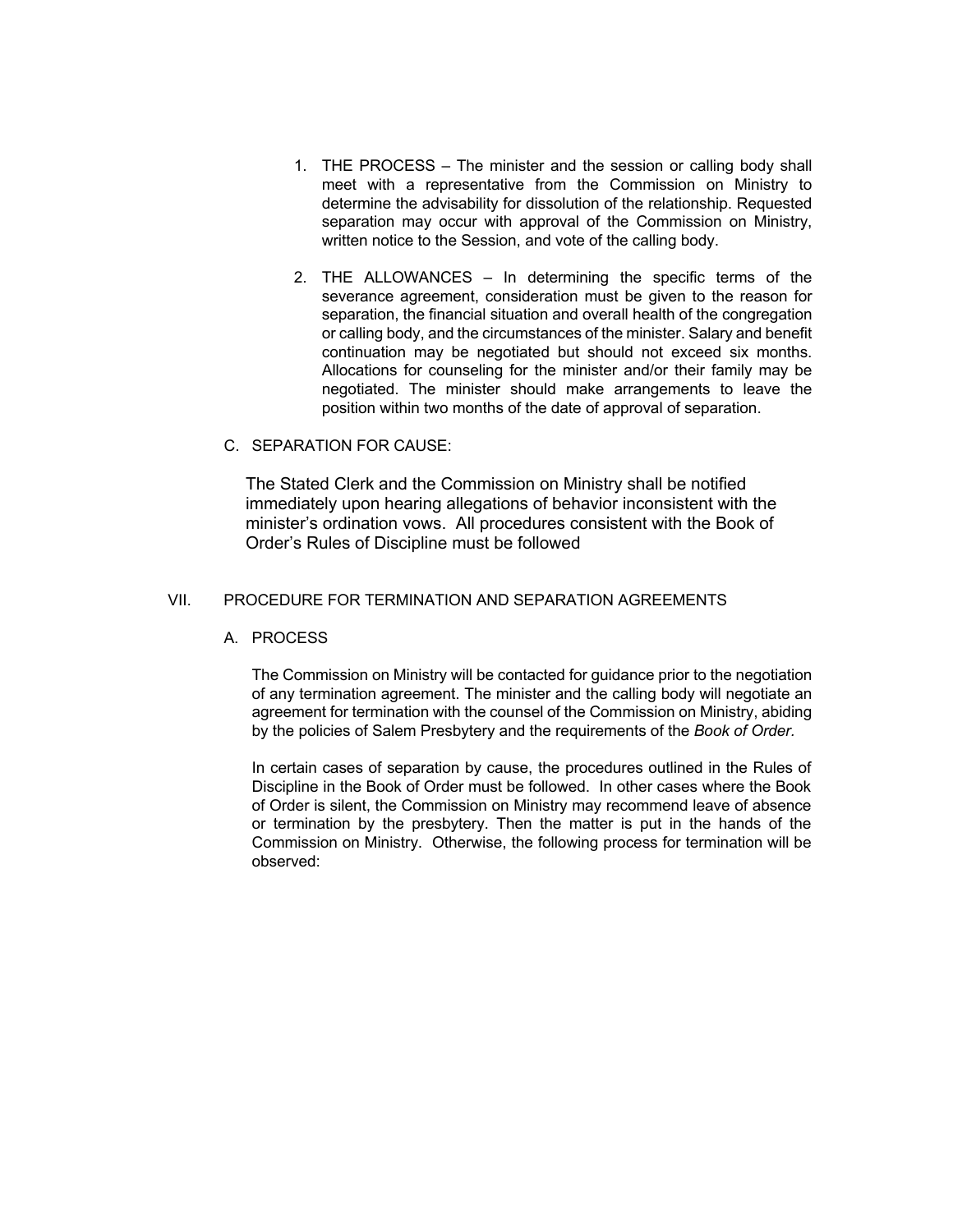- 1. The calling body and the minister approve a written severance agreement, with counsel from an appointed representative of the Commission on Ministry.
- 2. Copies of the written severance agreement are made available to members of the calling body no later than the date of the first call for the meeting at which the dissolution of the call and the written severance agreement is to be considered.
- 3. The calling body votes on dissolution of the call and the written severance agreement.
- 4. The Commission on Ministry approves the dissolution and the written severance agreement and communicates the dissolution of the relationship to the presbytery.
- B. SEVERANCE/TERMINATION AGREEMENT PROVISIONS:
	- 1. The type of separation (i.e: Separation by Staff Reduction, Requested Separation initiated by the Minister, Requested Separation initiated by the calling body, or Separation for Cause).
	- 2. All financial agreements, including but not limited to:
		- Salary and benefits continuation, which normally shall not include reimbursement for unused study leave or earned annual leave.
		- Loan repayment or shared equity arrangement (where applicable).
		- Manse use (where applicable), normally not to exceed one month, with housing allowance provided for the duration of the severance/termination agreement.
		- Remuneration for counseling services for minister and/or family (where advisable).
	- 3. Provision for use of office, equipment, etc., normally not to exceed one month from date of termination.
	- 4. Terms and time limits on physical presence, normally not to exceed one month from date of termination.
	- 5. Specification that if a minister finds full-time employment prior to the end of the term of the agreement, the calling body's financial obligations end as of the date full-time employment begins. Part-time employment will result in appropriate prorated adjustments in financial payments.
	- 6. Normally, all financial arrangements will be conducted through the Presbytery office after the dissolution of the ministerial relationship. Severance payments will be made to the Presbytery at least seven days prior to the respective due dates for payment to the minister, and the Presbytery will make the respective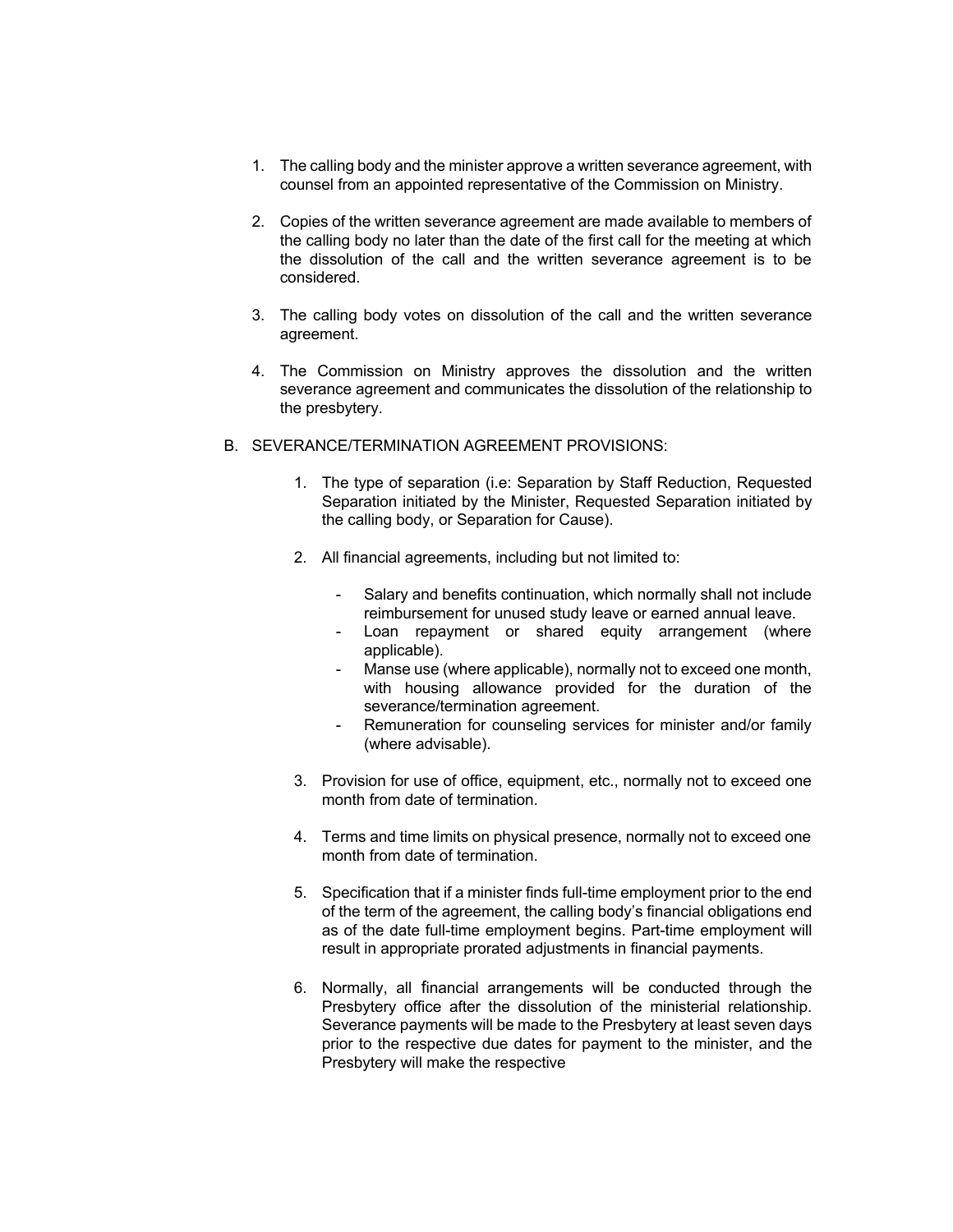payments to the minister after receipt of payments from the calling body. This is intended to prevent unnecessary contact between the minister and the calling body.

7. Acknowledgement that the Presbytery will not assume financial liability for severance agreements.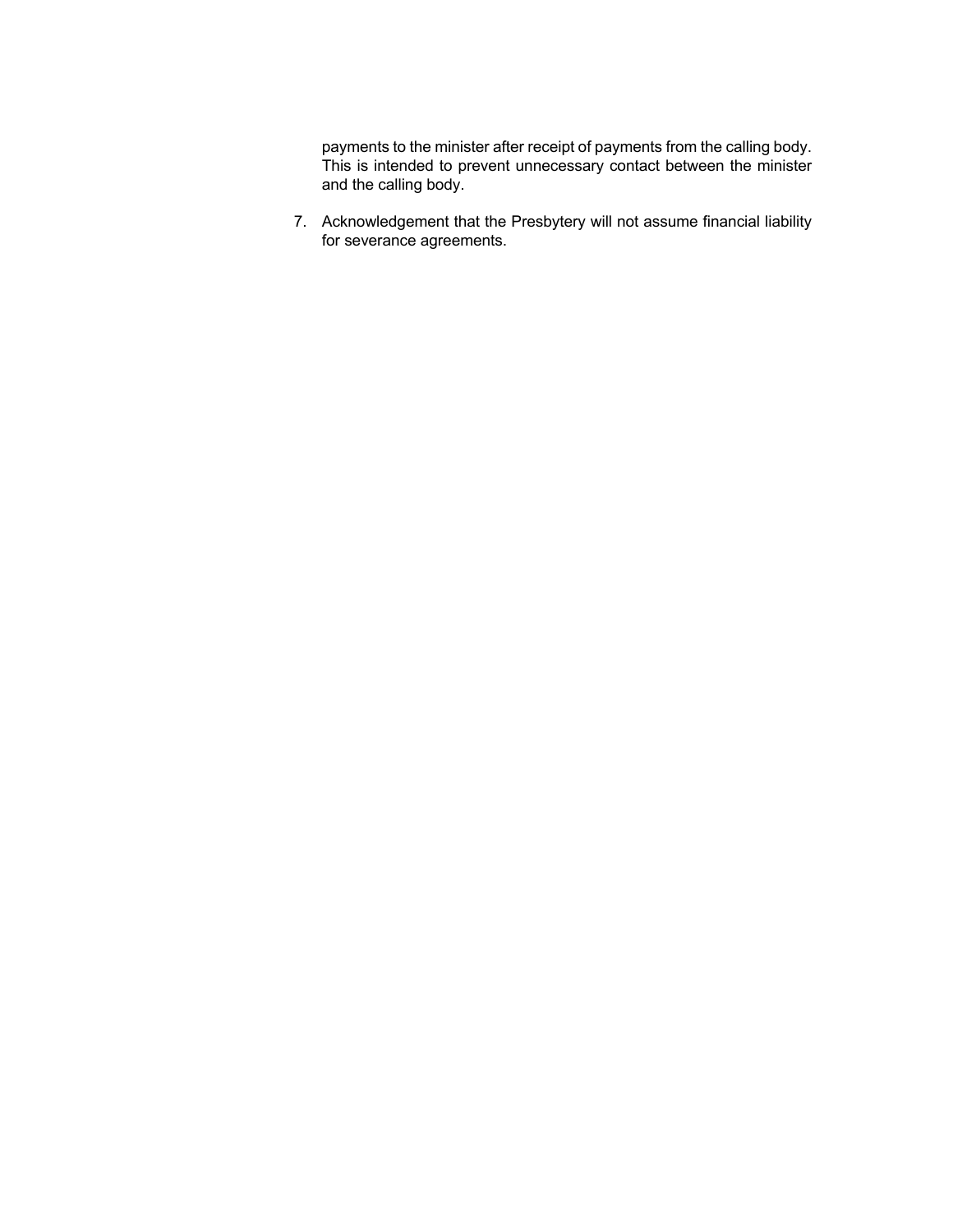# SEVERANCE PROPOSAL for REQUESTED SEPARATION Prepared by Personnel Committee for XXXX Presbyterian Church and the Rev. XXXX XXXXX Date

Terms

Six months severance, per month:

Salary – At current rate

Housing – At current rate

 Full Continuation in the Board of Pensions – (Health Insurance, Pension, D&D) at current rate

 Remaining Vacation/Study Days - To be paid in lump sum OR added to ending date before severance begins.

Three months of Spiritual Direction (coaching/counseling) for the Pastor to assist in personal healing and discernment. (\$150/month, provided by reimbursement) All benefits for pastor will be discontinued at any time before pay-off date should s/he receive full-time employment as of the date that employment begins. Part-time employment will respectively result in appropriate prorated adjustments in financial payments.

It is our hope that neither party will speak in a way that brings harm to the other moving forward.

Provide a positive letter of recommendation for the dedicated ministry work that the Pastor has provided to the church since beginning of call.

Congregational Meeting with Presbytery Moderator:

Ministry duties will cease effective (date).

Removal of personal property will be completed by (date).

Return to **all church property (including keys and passwords) by (date).** 

To protect both parties, we waive the right to pursue legal action unless this agreement is not fulfilled.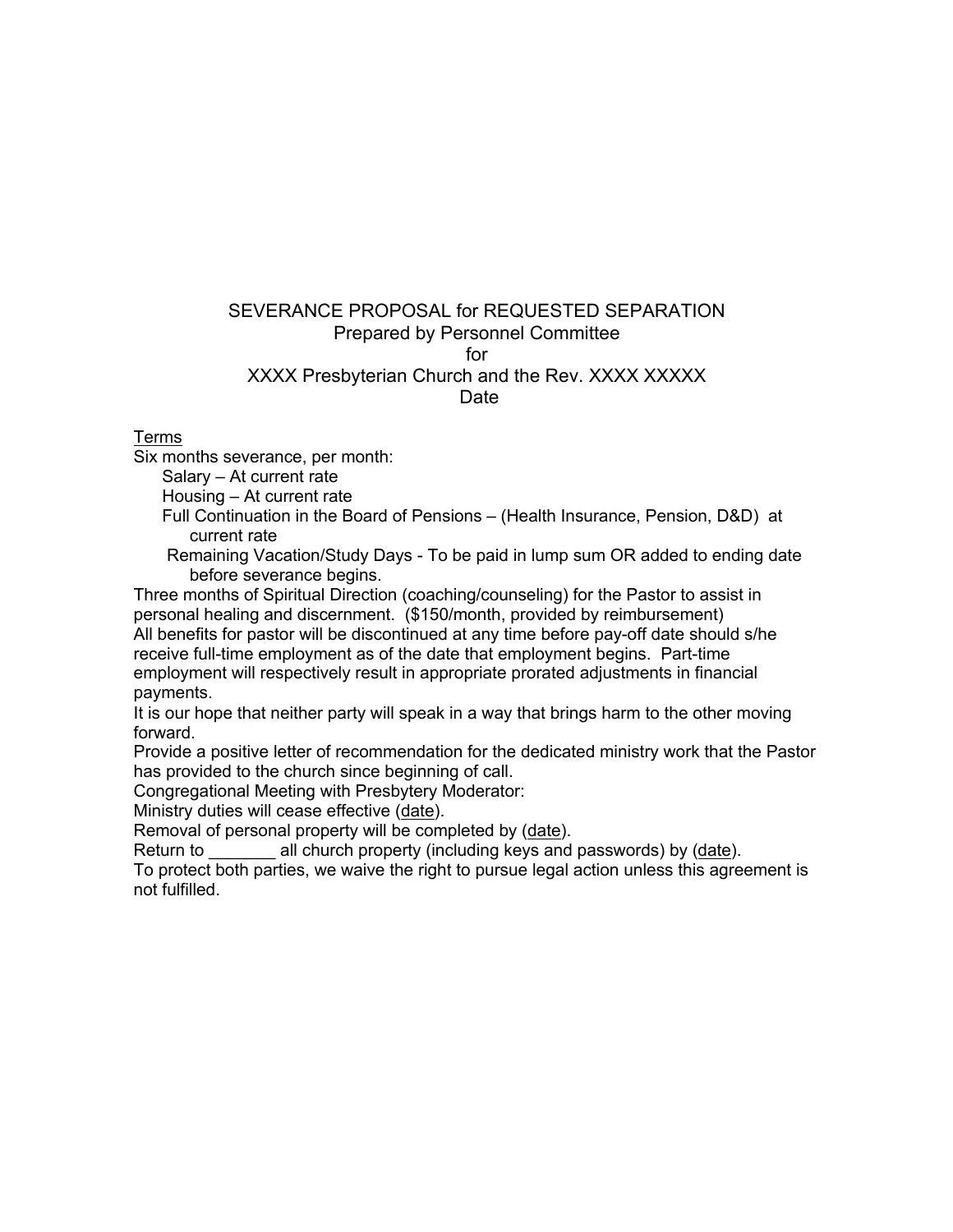## DISSOLUTION AGREEMENT TERMS OF DISSOLUTION

The Rev. The Rev. **The Rev.** and the **Example 2012** Presbyterian Church of \_\_\_\_\_\_\_\_\_\_\_\_\_\_\_\_\_\_\_\_\_\_\_\_\_\_\_\_\_ have agreed to request that Salem Presbytery dissolve the Pastoral Relationship that exists between them with the following terms: [Include in the actual agreement only those provisions which are appropriate.]

## 1. Financial terms:

Compensation for unused Vacation Leave \$\_\_\_\_\_\_\_\_\_\_\_\_\_\_\_\_\_ Other Provisions: Provision for repayment of any loans:  $\frac{1}{\sqrt{2}}$ 

## 2. Severance Pay, if appropriate and negotiated:

- A. Salary \$\_\_\_\_\_\_\_\_\_\_\_\_\_\_\_\_\_
- B. Housing \$\_\_\_\_\_\_\_\_\_\_\_\_\_\_\_\_\_
- C. Other \$
- D. Length of Severance Period
- E. Pension dues will be paid on all severance payments.

Payments will be made:

- \_\_\_ Through the church payroll service.
- Through the Presbytery Office (how often each month  $\qquad \qquad$  )

## Dates:

| A. Effective date the ministry duties will terminate:                                                                                |  |
|--------------------------------------------------------------------------------------------------------------------------------------|--|
| B. Date minister will return all church property and                                                                                 |  |
| vacate the church office:                                                                                                            |  |
| $C \nabla$ , $\mathbf{1} \cdot \mathbf{1}$ $\mathbf{1} \cdot \mathbf{1}$ $\mathbf{1} \cdot \mathbf{1}$ $\mathbf{1} \cdot \mathbf{1}$ |  |

C. Date minister and family will vacate the manse:

3. Other terms:

A. The minister, acknowledging receipt of financial payments under this agreement, covenants and agrees that they waive all rights to demand and/or secure a civil court and/or a jury trial with respect to adjudication of the matters contained in this Severance agreement, in matters that pertain to their ministry in the church and/or the negotiations that have led up to this agreement.

B. All unpaid financial payments to the minister shall cease at the date, before the end of financial payments under this agreement, the minister accepts another position for full time employment or adjusted if the minister accepts a part time position.

C. All parties agree to conform to and abide by the policies of Salem Presbytery and understand that all financial payments shall be forfeited, if the minister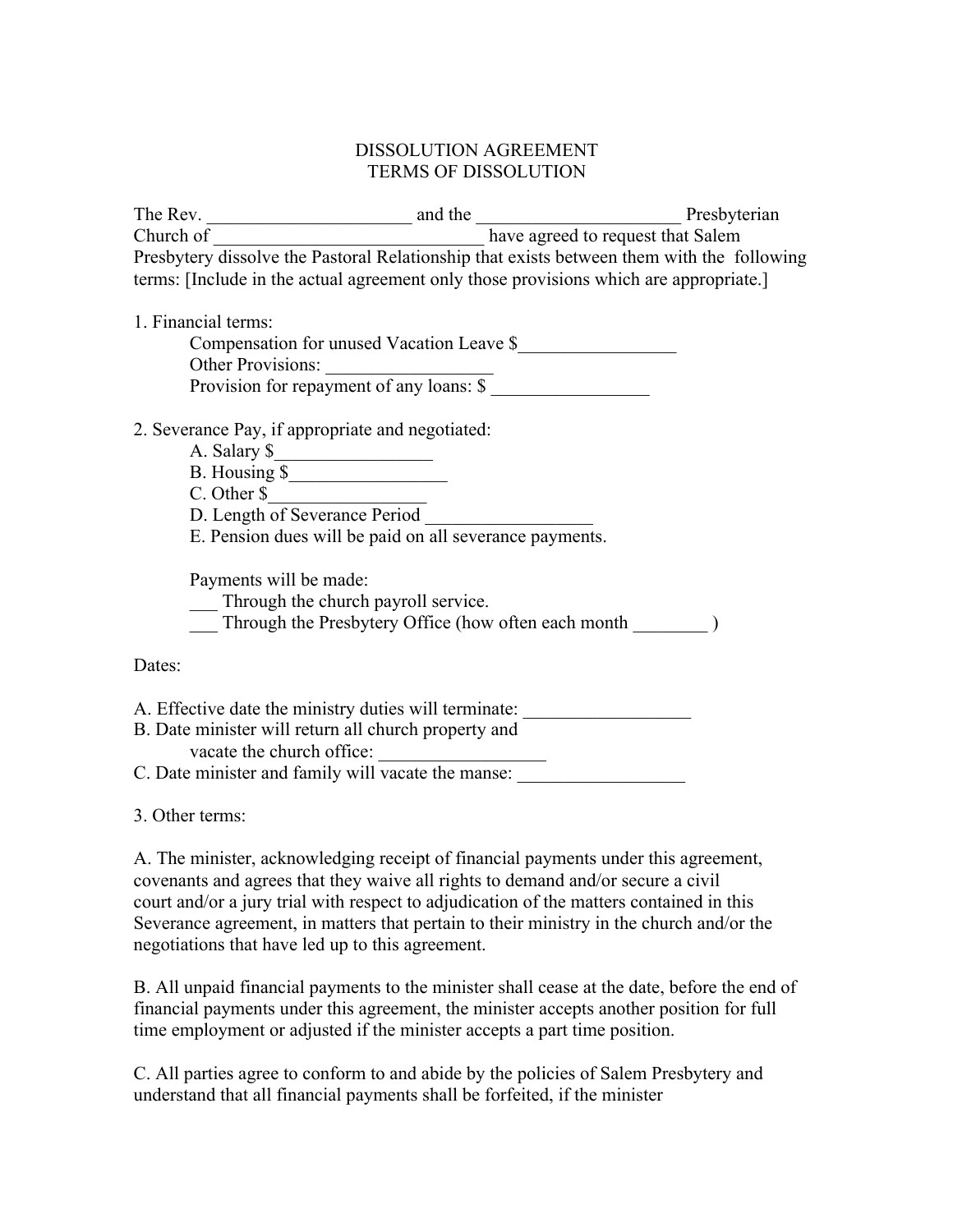violates these policies and those stated in Termination and Dissolution Policy of Salem Presbytery. All parties shall sign the Policy Regarding the Relationship of Departing Ministers to their Former Congregations.

D. The minister agrees to meet at least monthly with a counselor mutually agreed upon by the minister and the Commission on Ministry and paid for by the minister. Alternatively the minister agrees that, no later than the end of the second month of this agreement, the minister will participate in a Professional Assessment such as that provided at the Ministry Development Services in Charlotte, NC, whose cost will be shared equally by the minister, congregation, and the presbytery. Failure to meet these expectations shall result in the forfeiture of unpaid financial payments.

E. For and in consideration of the monies and other items of financial consideration, formally set out above, and for other good and valuable consideration, receipt of which is hereby acknowledged, and intending to be legally bound, minister and Releasees (as hereinafter defined) do hereby agree to the terms of this Mutual Release and do hereby release, acquit and discharge the Presbyterian Church (U.S.A.), the Synod of the Mid-Atlantic, Salem Presbytery, the church (as more fully named in first sentence of this Agreement), jointly, severally and individually, each individual member of the church, church officers presently or formerly associated or affiliated with any of the aforesaid entities in any manner, and their present and former officers, employees, attorneys, agents, personal representatives, predecessors, successors and assigns, and each of them (hereinafter collectively known as releasees) and releasees do hereby release, acquit, and discharge the minister from all and only all civil and contractual claims, causes of action, suits, and injuries, known and unknown, which minister/releasees, may have had or may presently have against the minister or any of the releasees, including but not limited to any and all civil and contractual claims, causes of action, suits, injuries, damages, losses and rights arising from minister's employment by church. To the end that this mutual release shall serve to release all parties from any and all claims only. This Release specifically does not release any party hereto from any and all actions which could result in ecclesiastical and/or disciplinary actions, which may have occurred or may occur hereafter..

4. It is understood that this Severance agreement is a final disposition of all matters between the minister and the releasees. This Severance agreement contains the entire agreement between the parties hereto and any representations made before or during negotiation are hereby merged in their entirety and this agreement may not be modified.